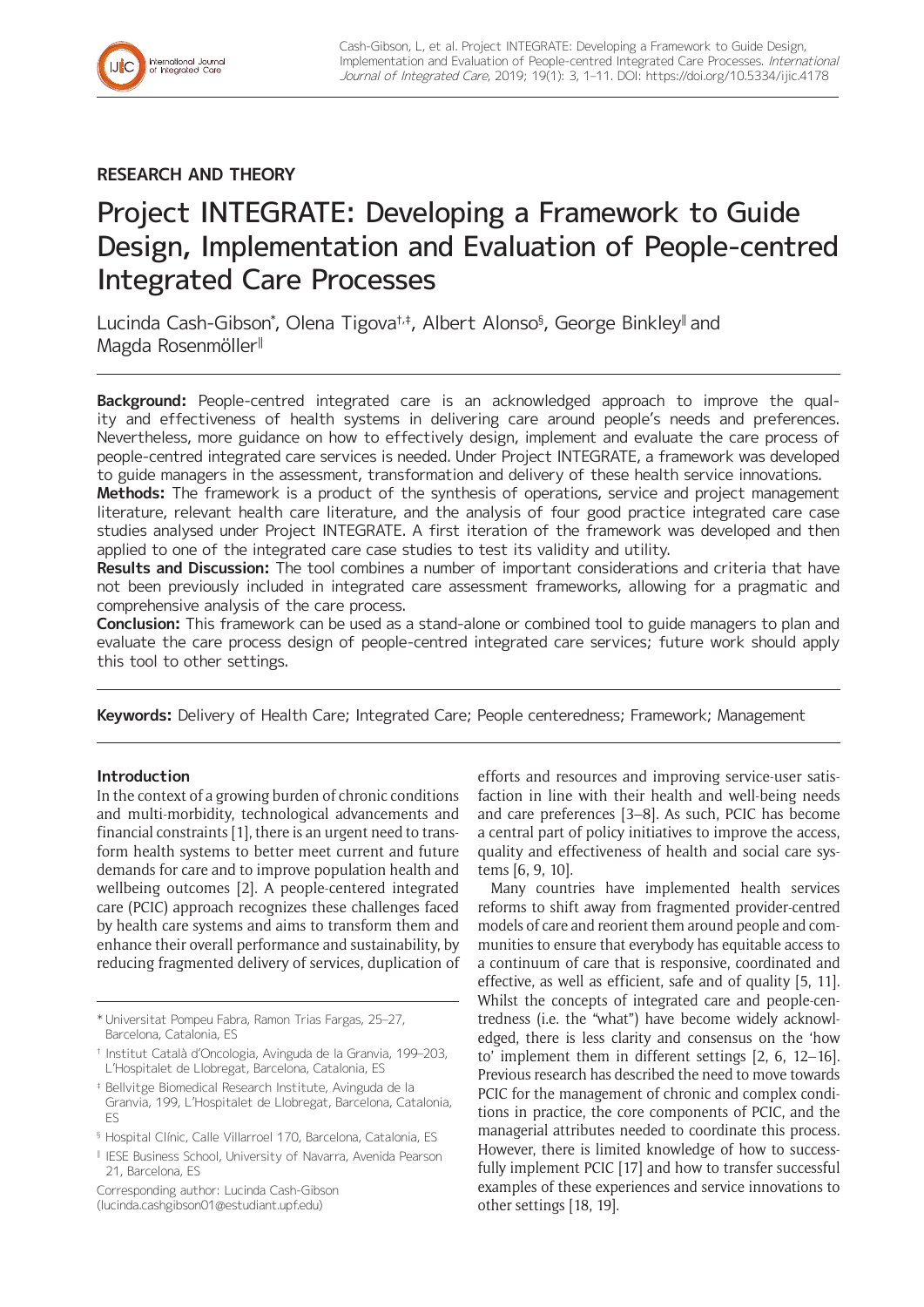Processes connect multiple entities together with an overall purpose. A health care process can be thought of as a service user going through a sequence of activities or a chain of events, over a period of time, with interactions with different staff, services and facilities, as well as with other service users and occasionally with a series of unintended incidents not under the control of the service user or providers [20]. To successfully introduce service innovations such as PCIC, requires a comprehensive understanding of these interconnected activities, components and stakeholders involved, at multiple levels and over time in a given context [21, 22], and this therefore raises significant challenges for managers and planners [13, 23–26]. A comprehensive understanding and guidance on how to effectively design, implement, and assess the impact and scale-up of PCIC in different settings is required for managers and planners.

In the Global Framework on Integrated People-Centred Health Services [26] and the World Health Organization (WHO) European Region's Framework for Action on Integrated Health Services Delivery [9], WHO calls for actions across several domains, one of which is to facilitate the strategic management of health service transformations towards integrated care.

Operations, change and project management strategies, can serve as valuable tools in many sectors, including the health sector, to facilitate the strategic management of service transformations and guide the operationalisation of the 'how to' components in process implementation by setting out the tasks to be undertaken to realise the change process and to support its continual improvement [27]. In turn this can then ensure a positive impact on service users (e.g. improved satisfaction with services and improvements in their health outcomes), on the professionals involved in delivering the service (e.g. improved professional satisfaction, retention and development), as well as on service providers (e.g. reduced expenditure and hospital readmissions) [22]. The lean management approach for example, has been successfully adopted in health care settings to improve quality and safety in health care [28–30].

One model was developed to assist managers to determine whether the essential integrated care elements are in place at the different implementation phases, so as to provide insights for further improvement [31]. Whilst the tool consolidates integrated care knowledge into a managerial guide, it does have some limitations in that it only indirectly includes service-user perspectives, governance issues are not comprehensively covered, and it is unclear whether it can be used to support complex health and social care needs assessments [21, 32].

One aim of Project INTEGRATE, a European Commission FP7 funded collaborative research project (2012–2016) [33], was to gain insights into the leadership, management and delivery of integrated care to support European health systems in their respond to the challenges of ageing populations and the rise of people living with long-term conditions [18, 34]. One specific task under the project was to develop a PCIC process framework with a two-fold aim; firstly, to support health care service providers and

managers to better monitor and evaluate their established PCIC services and secondly, to support those without established PCIC services to comprehensively plan, implement and evaluate them. In this paper we describe the development of this framework.

#### **Methods**

The framework aims to provide guidance for health care service managers to self-assess their organisation's integrated health services in particular the care process aspect, to ensure that services are designed and delivered in line with people's health needs and care preferences. In addition, the framework can be used to ensure best management practice is applied to the process for effective delivery of PCIC, and to assess the impact and added value of such service innovations on the various stakeholders involved at each stage of the PCIC process, irrespective of the current level of maturation of the PCIC service in place or the context.

The framework was developed through a number of steps as follows (**Figure 1**).

Firstly, operations, service and project management literature were reviewed by the project team at IESE Business School in Barcelona, Spain to establish the core managerial and operational components of the framework that would be necessary to support sustainable, effective management and delivery of the PCIC process. The rationale behind such framework is that it should serve as a guide to managers to ensure every step of the process and service activity is analysed, and can be adapted in line with the reality of each service provider, and to help identify the key criteria for successful implementation of PCIC [35].

Conceptually speaking, activities taking place within a service provider can usually be classified into two distinct categories: processes and projects. A process can be defined as a sequence of interconnected activities with a repetitive nature and with an overall identifiable purpose [20]. However, in the case of the health care sector, and particularly with PCIC experiences which are developed with different levels of maturation, this distinction is less clear. Thus, pilot projects can be developed and coexist within larger processes of health service delivery. Therefore project management methodology can be extremely useful for managers in the design, implementation and evaluation of PCIC services. For example, to ensure a positive impact on all stakeholders, and with a primary focus on service-user satisfaction, firstly managers need to decide which project(s) should be carried out (in line with service users strategic objectives), and secondly, resources need to be organized and managed in such a way that the objectives/scopes of the selected project(s) can be reached within the given time and budget [36].

Furthermore, there are several important strategic questions to contemplate when planning and managing any type of project: what do we want to achieve, and why are we doing it?; how do we gauge its success?; what external conditions or factors must exist for the project to succeed?; and how are we going to do it? [36]. In addition, even though every project is different, a number of steps can always be commonly defined or classified within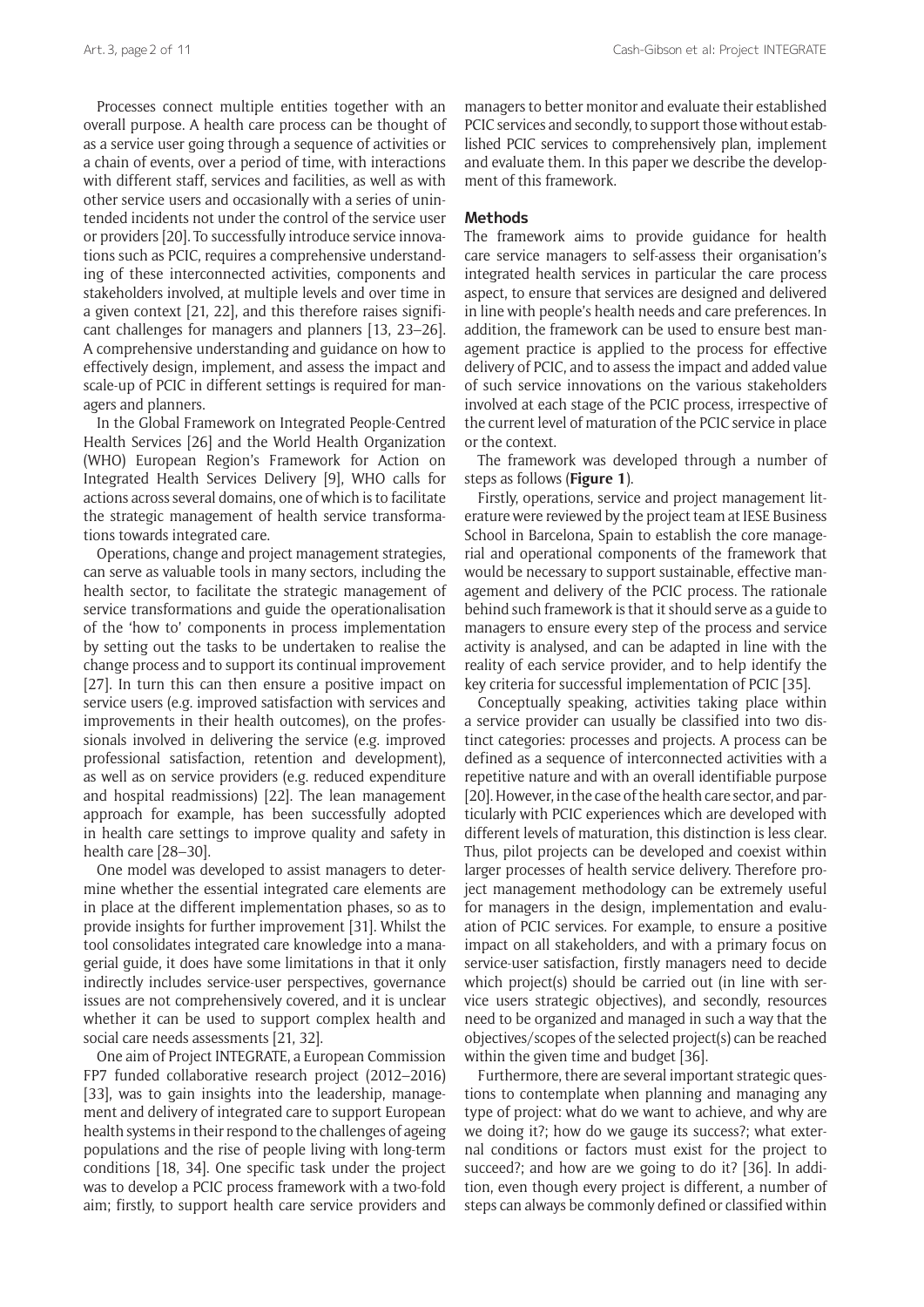

Figure 1: Development stages of the Project INTEGRATE people-centred integrated care process framework.

the process chain and should be identified from the offset within the project planning phase. Moreover, when examining capacities within a project or processes within a service provider, it is important to also assess the potential 'waste' i.e. any stage of the process that reduces the capacity of the entire process chain [36].

The European Foundation for Quality Management Excellence Model (EFQM) was selected as the basis of the framework, as it is an established self-assessment tool built on fundamental concepts and criteria that propose ways of achieving performance excellence, while accounting for different contexts and maintaining a focus on people. The model aims to assist to understand the strengths and potential performance gaps in relation to the service provider's stated vision and mission by integrating current and planned activities to identify gaps and remove duplications, to provide coherent terminology to facilitate effective communication both within and outside service provider, as well as to provide a basic structure for management and monitoring to sustain results [37]. As such the model is a useful service improvement tool that facilitates the adoption of effective managerial practices into service delivery [38], and can also be used in conjunction with other managerial tools. There are a number of successful experiences of applying the EFQM approach in health care [31, 38–40].

Secondly, the IESE-CRHIM Health Innovation InnPACT study and its Combined Innovation Project Charter Framework [41] were analysed and incorporated into our framework, as it includes a comprehensive evaluation framework that provides a standardized way to describe, evaluate and compare health innovation, accounting for all relevant stakeholders, and incorporates several other management concepts. The rationale is that the impact of innovation in health outcomes can be difficult to define and measure and usually surface in the medium term. The framework is applicable to innovations that are in different stages of completion, and aims to facilitate the analysis, comparison of initiatives and subsequent learning from this, as well as provide a set of attributes and criteria to measure the incremental value of a health care innovation [41]. The framework incorporates several other management concepts, it includes a self-assessment factsheet intended to be filled out by health care service-providers, as well as elements that assist to define the health care innovation based on the defined project life cycle [42]. Through the InnPACT study, the framework was applied and tested by several case studies within Spain to verify and demonstrate its practical utility.

Thirdly, a range of IESE teaching notes, and literature on process analysis and service design, operations and project management were reviewed [22, 20, 42–44], and a number of additional components/criteria were identified to include into our framework. For example, a process analysis work plan used in service design operations [42], as it elaborates a step-by-step process from a service-user perspective to gain a better understanding of the process, and to establish the potential impact of each activity performed can have on the service-user's value perception (and satisfaction) of the service.

Furthermore, a review of the PCIC scientific and gray literature was conducted, to determine the criteria to develop and deliver PCIC, such as the types of human resources skill mix, the governance and financing structures, interoperable information communication technology requires, as well as how service users are involved in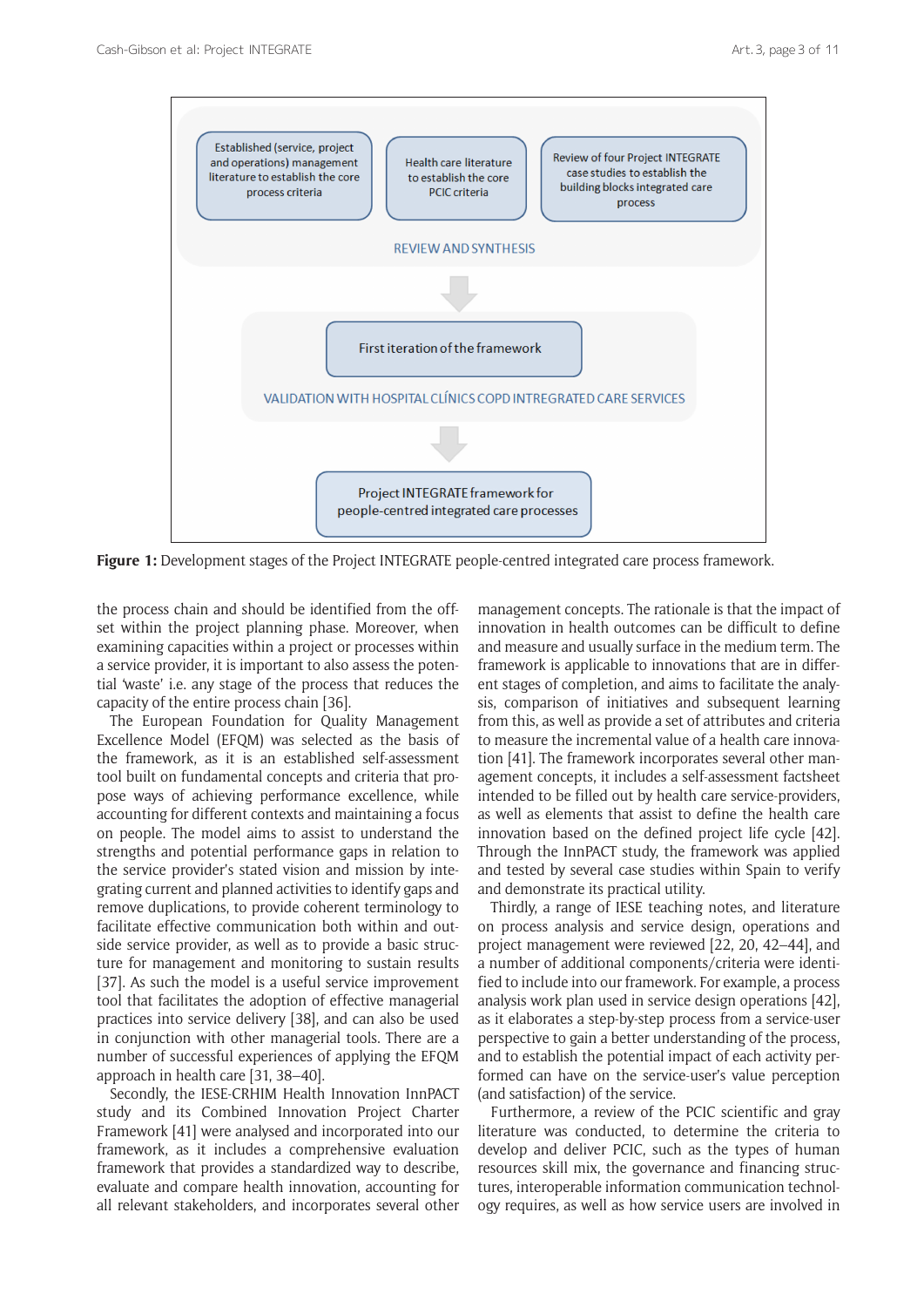their own care plans [1, 6, 13–15, 17, 45–49]. To ensure coherence throughout the project, the same literature and methodological approach used to inform the development of the four Project INTEGRATE case studies [18, 50, 51] was used in the framework. However, some additional literature and criteria on people-centredness were included in line with the development of the integrated care field both within the scientific literature and policy discourse, to ensure the frameworks relevance beyond the life of the project.

At the same time, the project team in Fundacio Privada Clinic per a la Recerca Biomedica (FCRB)/Hospital Clínic, Barcelona, Spain, reviewed and compared the four Project INTEGRATE case studies to identify the generalizable building blocks of the integrated care process. The four case studies included two disease-pathways and two general conditions: Chronic Obstructive Pulmonary Disease (COPD) in Spain, diabetes in the Netherlands, geriatric condition in Germany and mental health care in Sweden [52, 53]. The four case study reports were reviewed, relevant information was extracted to tabulate the care process narratives obtained from each case study; additional data were collected using summary tables that were sent out to the research teams based at the case study sites and any doubts were solved by direct contact.

Based on this review, the FCRB/Hospital Clínic project team established that the integrated care process can be organised into five main building blocks that take place chronologically as follows: 1) case identification/eligibility; 2) case evaluation; 3) definition of a work plan; 4) execution of the work plan, and 5) discharge/transition to another level/programme of care [54, 55].

These findings were similar to those outlined in the work plan for process analysis in service design operation's step-by-step process flow diagram [35, 20] that aims to define the main stages of service process; the process flow diagram describes these main stages as: Access – Check in – Diagnostics – Delivery – Check-out – Follow-up. As such, this combined learning was incorporated into the framework by the IESE project team, and given that the target audience, the process flow diagram terminology was selected for use in the framework.

Lastly, this learning was synthesized to develop a first iteration of the framework. To determine and test whether it was a useful pragmatic tool that describes the essential steps of the PCIC process to be able to facilitate a comprehensive analysis of the service and that does not require special skills to apply, the framework was tested on a real integrated care case study analyzed under Project INTEGRATE, the Integrated Care Services for COPD patients at FCRB/Hospital Clínic which includes home hospitalisation and early discharge [56]. The Integrated Care Services programme leaders and hospitals managerial team that played a key role in the introduction of the programme into FCRB/Hospital Clínic, were asked via the FCRB/Hospital Clínic research team to apply the tool to their PCIC service and answer whether it was clear to understand, easy to apply and useful as an evaluation and improvement tool. Positive feedback was received, with some minor suggestions for improvement in terms of terminology used and clarity in some of the criteria instructions. This feedback was then incorporated into the framework by the IESE research team to create the final iteration of the framework.

#### **Results**

Within each stage of the care process it is important to know what is happening, when and where, who is doing what, how it is done, and why  $-$  to understand what has prompted a given stage to occur. This understanding can then provide a rationale for the subsequent step in the care process chain. Furthermore, the rationale behind elaborating a step-by-step care process analysis, specifically from a service user perspective, is that stakeholders (particularly managers) can understand the care process and service better, in terms of establishing the value added that each activity performed can have on shaping the outcomes for service user as well as on the service provider. Thinking along these lines, can facilitate the ability to understand the needs and care preferences of the service user and to provide a service tailored to meet these needs – which is fundamental for the design and delivery of PCIC.

We present the PCIC process framework and detail each main section to better understand the criteria that facilitate integrated care processes. By using this framework, a multi-stakeholder approach can be taken in the evaluation of a PCIC process design and implementation. Similarly to the EFQM – which serves as a foundation for the framework – this is a self-assessment service improvement and best practice management tool that has been adapted specifically for PCIC. **Table 1** details the PCIC process framework.

#### **Discussion**

There is a significant knowledge gap in terms of supporting the 'how to' implement PCIC and this framework, developed under the European Commission's FP7 funded Project INTEGRATE, aims to be a pragmatic addition to the tools already available to integrated care managers. In this paper we present this framework that aims to provide practical guidance for managers and planners with the design, implement and evaluate PCIC services of all levels of maturation. Managers and planners can use the tool to conduct a step-by-step self-assessment of the PCIC process and the steps and criteria involved, as well as the value added to stakeholders at the different implementation stages, to gain insights on how to ensure effective PCIC service delivery.

Overall, this tool was built from the synthesis of lessons learnt and best practices from the PCIC literature and the operations, service and project management research fields, as well as real integrated care case studies, and therefore represents a novel and comprehensive approach to support PCIC process design, implementation and evaluation.

To begin, the framework was built around EFQM [37] that propose ways of achieving excellence and quality performance, while accounting for different contexts and maintaining a focus on people, therefore making it suitable for analyzing PCIC in different settings and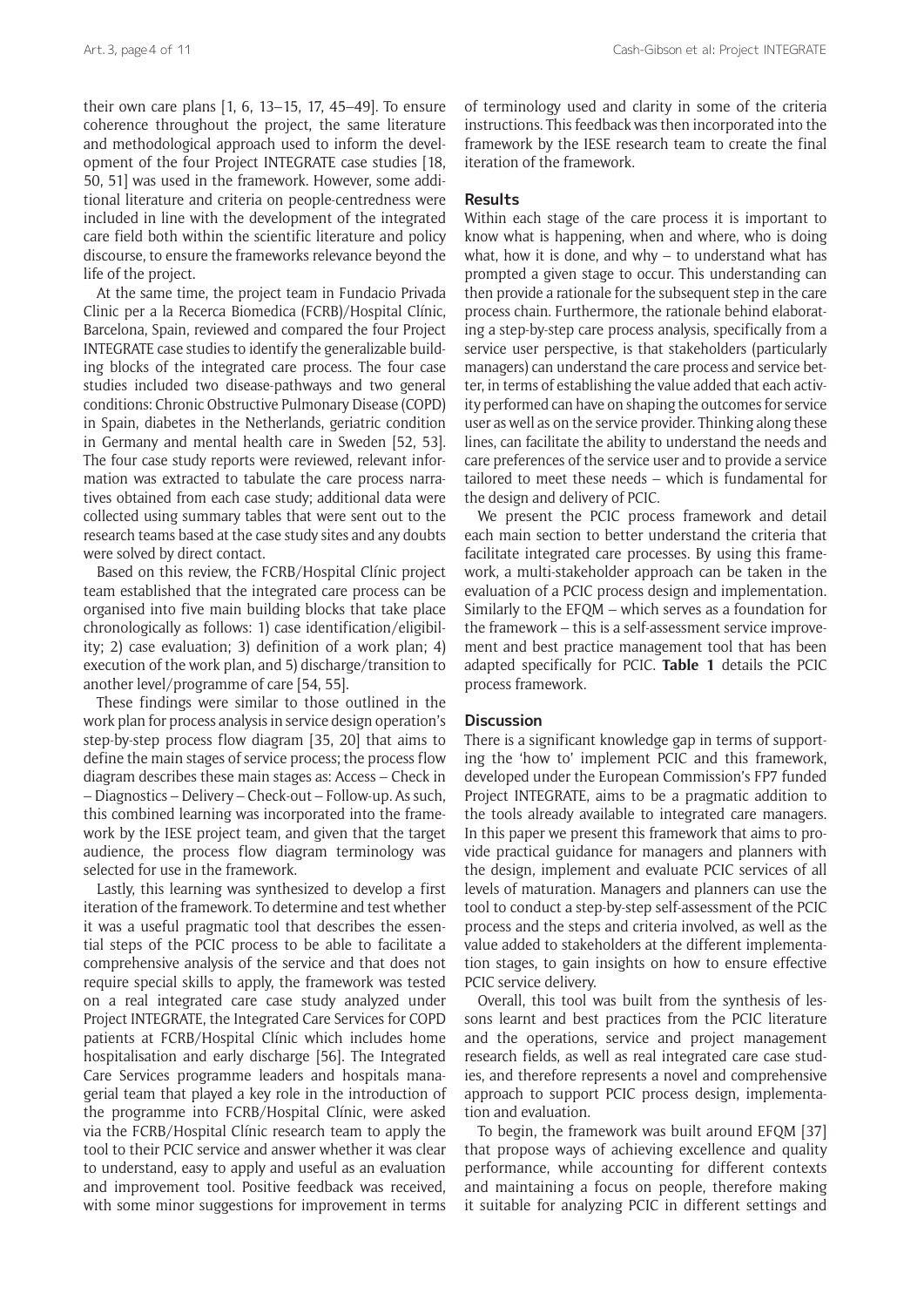#### **Table 1:** Project INTEGRATE People Centred Integrated Care Process Framework.

#### **The Project INTEGRATE framework to assess people-centred integrated care processes**

**Strategy, Project Charter, Governance [37, 41, 46]:** This section includes a number of criteria to assist managerial teams to define how to organise, develop and facilitate the achievement of the mission and vision of a process or project; to create values required for long-term success and implement them via appropriate actions and behaviours; to support organisational policy and strategy; and to support the effective operation of its processes. This is compiled in a Project Charter – a blueprint that contains the vision and scope set out by leaders, and the roles and responsibilities of stakeholders, and a salient role for implementation. A Project Charter is a tangible reference point for focusing teams towards a common set of goals, which goes beyond describing the vision and responsibilities of stakeholders involved.

**Service name:** Add the title of the PCIC process being assessed or planned.

**Service description:** Describe the PCIC process being assessed or planned and what is included within it. What is the intended service innovation (i.e. the intended change)? Define the intended service users/target population.

**Mission:** Explain the rationale for the new PCIC process.

**Objectives:** Provide operational objectives that correspond to the mission statement. Are they specific; measurable; attainable; relevant and time-bound?

**Deliverables and milestones:** List all deliverables and milestones that will be achieved during this PCIC process (tangible and intangible).

**Scope:** State the boundaries of the PCIC process include what is included and required for the service delivery from your organisation, and what is required externally in order to successfully achieve this care process.

**Risk Management [20, 41, 42]:** In the design/planning phase, identify any assumptions or potential risks to the PCIC process and how this might impact the service user. This includes any aspects that can facilitate or complicate the development, and deployment of the care process and which focuses on the variability and the risks within the process, taking into account the impact these can have on the service provided. Attempt to classify the risk types identified 'PESTEL analysis' (i.e. political, economic, social, technological and legal) and these can be classified into the following broad service quality terms [20, 41, 42]:

- Reliability (e.g. coherence; consistency).
- Tangibles (e.g. facilities; personnel/staff; equipment and tools; documentation).
- Quality assurance (e.g. technical competence; professionalism; safety; confidentiality).
- Responsiveness (e.g. institutional response capacity and agility).
- Empathy (e.g. manner of communication).

Actions for mitigating these risks should then be discussed in a suitable environment in which all the relevant stakeholders can be clear on how to minimise risk.

**Pre-defined ideal success criteria [41]:** Pre-define the ideal success criteria for the PCIC process, considering all stakeholders; note that this may or may not be the same as the objectives.

**Governance [37]:** Detail: 1) how to organize, develop and facilitate the achievement of the services mission and vision, and 2) how to create values required for long-term success, and 3) how to implement them via appropriate actions and behaviours.

**Degree and breadth of integration [13, 14, 48, 49]:** Describe the current connectivity between the different PCIC process steps between and across different levels of services and other care providers and teams, degree and breadth of integration. Identify the essential elements that facilitate and/or hinder this. Within each of these stages it is important to know: when, where, and what is happening; who is doing what, and how it is done, including the supportive tools used. In addition to knowing why- as this can provide understanding on what prompted a given step of the process, and quite often provides a rationale for the subsequent step in the process chain.

Leadership [37]: Define the 'leader(s)' of this PCIC process. In this case, a leader is defined as being a role model striving for excellence and promoting a good communication strategy. Detail the people who lead the transitions between different stages of the case process, and who supports the integration of these care services.

**People [37]:** This section is about how an organisation coordinates, develops and releases knowledge, skills, and full potential of its people at an individual, group, and organisational levels. People centredness' should underpin the entire care process design and therefore an assessment of how this is operationalised at each implementation stage is required.

#### **Professional Integration [13, 14, 42, 47, 48]:**

- Define the level of professional integration, in terms of joint working and group practices, contracting or strategic alliances of health professionals within and between institutions and organisation; an important distinction should be between whether these are 'formal' or 'informal' alliances.
- Define any person that will or could impact results of PCIC process; include any additional roles that have been created to support this innovation. Detail the multidisciplinary care plans and comprehensive assessment tools used by the team members. Detail whether the shared care protocols and procedures are in place and are well disseminated to the team(s); add a description of how the team may formally work together with such procedures and protocols. Finally, detail whether (and how much) investment is demanded by understanding the needs of providers and team.
- Define the additional skill sets and/or education required for the service providers and multidisciplinary team members involved in the PCIC process in order to fulfil their 'new roles' to support PCIC (in comparison to 'traditional care'). Define any new task delegation or advanced roles that may be required to support this process innovation (e.g. from doctors to nurse) [57].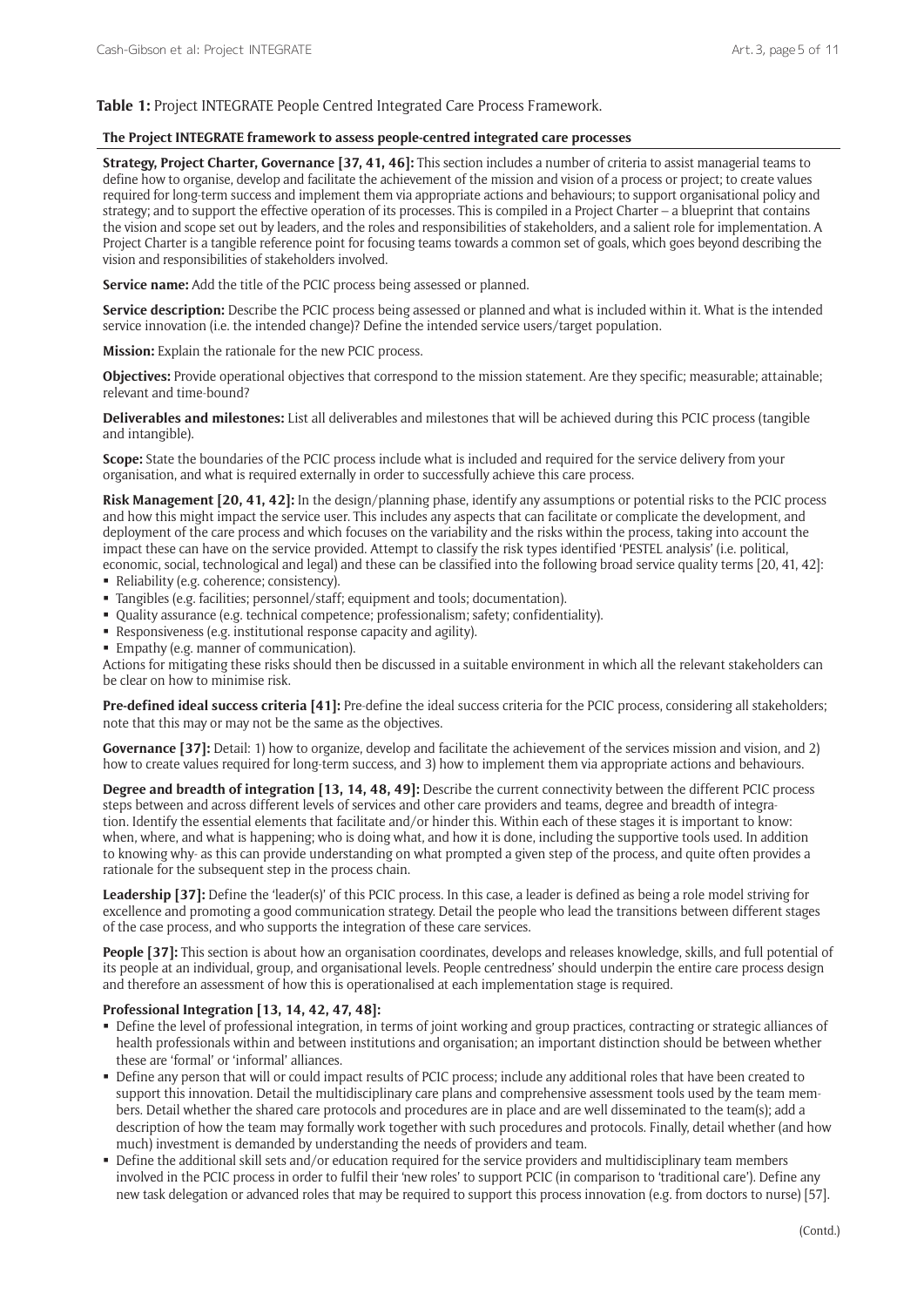#### **The Project INTEGRATE framework to assess people-centred integrated care processes**

**People centredness [58, 26]:** At what stages of the integrated care process are service users involved in their decision-making? How are they involved (i.e. what type of self-management support and/or support for informal carers offered)? How are service user needs and their feedback incorporated into the evaluation and design of the service in order to co-design solutions? If this is not done, discuss how this might be done. Identify the skill sets and education required for service users to be able to be involved in the PCIC process (e.g. health literacy)?

**Resources [37]:** This section relates to the enablers or barriers to PCIC and therefore the necessary internal resources required in order to support effective operation. E.g. information management, financial incentives and reimbursement structures, facilities and infrastructure and human resources. In addition, how an organisation plans and manages its external partnerships and internal resources in order to support its policy and strategy and the effective operation of its processes.

**Information management:** Detail the current information system(s) used to facilitate the PCIC process and their level of interoperability (e.g. shared electronic medical records, risk stratifications). What services do they connect? What services do they still need to connect?

**Finance:** Detail the financial incentives and reimbursement structure that are used and/or that can be used to facilitate the PCIC process. Include how these are different from standard care.

**Facilities and infrastructure:** Detail the necessary facilities (space, equipment, materials and technological support) to enhance the PCIC process. What additional infrastructure is required compared to standard care?

**Care process [37]:** This section assists to outline and clearly define the building blocks of the PCIC process, and the transition from one block to another, which typically involves a mix of situations (e.g. responsibility handover, completion-start of tasks, information transfer), and the identification of the value propositions and how to generate increased value for all stakeholders [46].

**Building blocks of integrated care process [20]:** Define each step of the care process, adding details about which of these steps (and which parts of these steps) are 'visible to' or 'actively experienced by' the patient and what is not but is necessary to support the care process, in terms of: access; check-in; diagnostics; delivery; check out/follow up:

- **Access:** Define how the 'case identification' process and 'service user admissions' are organised and performed.
- **Check-in:** Detail how the 'case evaluation', 'service user assessment and enrolment' of the service user into the PCIC service are conducted.
- **Diagnostics:** Explain the 'work plan definition' and 'care plan development' processes.
- **Delivery:** Detail how the 'work plan execution and 'treatment' are performed and defined.
- **Check out/follow up:** Describe the 'service user's transition/discharge' process and the organisation of subsequent services and visits. How are service users being supported to self-manage their care?

**Identification of value proposition and waste [22, 41, 42, 20, 44]:** Define the essential promoter(s) and potential inhibitors of the 'integratedness' of the care process. Analyse the stages of the care process and the components, while considering what value they bring to the different stakeholders. These stages can be optimised – in light of a needs analysis – or alternatively removed. High-value added and urgent changes should be prioritised to leave a larger positive impact. Short-term gains provide direction; motivate health and social care workers and aid in scaling and transferring practices.

Furthermore, compare the PCIC with standard care, in terms of the value proposition and the value added to stakeholders. Assess whether an activity or criteria within a process is adding value or not using the following categories; if it does not contribute to either value potential or realization, it should be removed [44]:

- **Value-Added Activities** an activity that is transformative if the service user needs and prefers it;
- **Needed or Enabling Activity** if no value is created with this activity, but the activity cannot be eliminated as it is a necessary part of the current process.
- **Non Value-Added Activity** if the activity consumes resources but does not create value to the service user and can be removed without hindering the process then it is considered as 'waste' and should be removed.

**Results/monitoring and evaluation of impact [37]:** This section assists to assess impact of the care process innovation on stakeholders. In addition to a-posteriori assessment of the entire integrated care process [37, 47, 48, 49, 42].

**Service user results:** What impact has the PCIC process/had on the service user(s) (i.e. how successful was the innovation)? What was the perceived impact and value added by the service users? [42] How this is measured? How often this is measured? How is the feedback incorporated?

Health professional results: What impact has the PCIC process had on the health professionals within the service provider(s)? What was the perceived impact and value added for the professionals involved? [42] How often is this measured and how? How is this feedback incorporated and used?

Service provider results: What impact has the PCIC process/service innovation had on the service provider? Has there been a change in the utilization of services and in expenditure since the PCIC process/service innovation? What was the perceived impact and value added by the service provider? [42] How often is this measured? How is this measured? How is this feedback incorporated/used?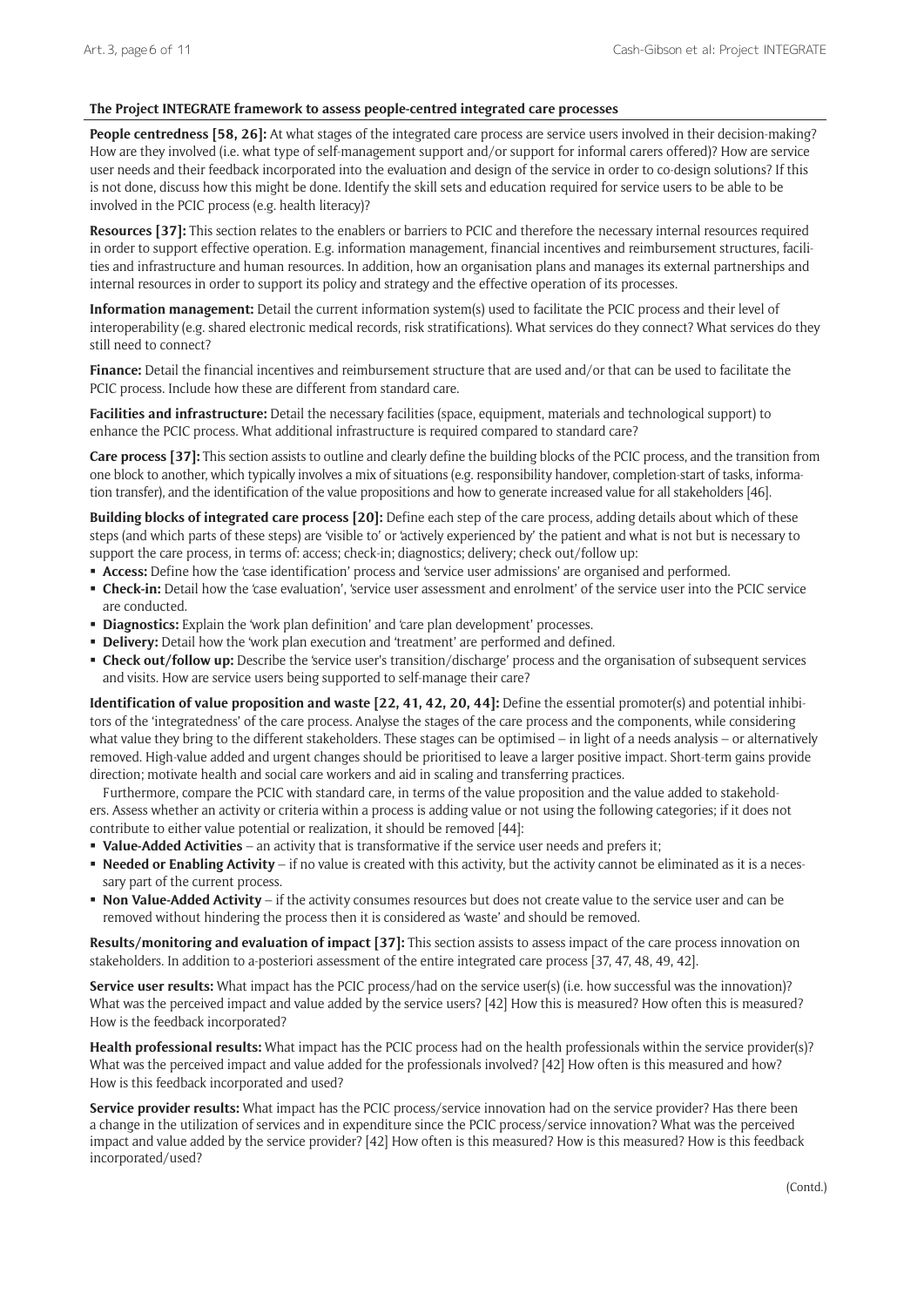**Care process design review:** Finally, review the assessment of the current PCIC process, compare it with the pre-defined ideal success criteria and then try to summarize the main changes, value-added and/or 'waste' identified. From this comparison, the care process can then be optimised to ensure service quality and effectiveness that will support potential scale-up and transferability to other settings [20].

for different service user groups. Whilst the framework appears to present the PCIC process as static/linear process, this of course is not the case in practice and the tool can be applied to assess the degree and breadth of the integration of services along the different stages of implementation.

Furthermore, the tool combines a number of important best practice considerations and criteria that have not been included in previous integrated care assessment frameworks. For example, the inclusion of the pre-defined ideal success criteria which assists to pre-define what success would mean for the specific PCIC service, in the context of the planned service innovation and in line with the initial aims and objectives. In addition, the inclusion of a risk assessment assists to anticipate risks, adverse events and possible 'waste' within the process (i.e. anything that does not add value to stakeholders.

Moreover, the identification of value proposition to stakeholders also supports the distinction between perceived and real value-added to stakeholders at each stage of the PCIC process compared to standard care, and assists to identify where to remove any potential 'waste' from the process. Determining and identifying value proposition (i.e. the value added by an activity) involved in a process chain is useful to determine whether a particular entity is/should be included, in terms of the value it is adding and whether the value pertains to satisfying needs. This can also assist to better understand the preserved value and how to enhance value in line with the resources available to improve the PCIC process capacity [22, 41, 44]. Value and quality are related, but independent concepts; quality is thought to be the alignment of the service provider performance with service users expectations, as well as with service user needs [44] – which are crucial aspects of effective PCIC services.

To establish the main integrate care process building blocks, four integrated care case studies from across Europe were analyzed. These cases were initially selected for study under Project INTEGRATE as they were good practices/early implementers of integrated care across Europe addressing several conditions of high epidemiologic importance and high economic burden on health systems, implemented in different types of health systems: national health systems (Spain and Sweden) and health insurance (Netherlands and Germany) (for further details refer to [18, 51]).

Once a first iteration of the framework was established, the FCRB/Hospital Clínic COPD integrated care case study was used to test the specificity of the framework. However, in terms of limitations, the framework has not been externally verified by all Integrated Care Unit staff at FCRB/Hospital Clínic or in all of the programmes. In addition, as the tools sensitivity has only been tested in one

case study, and given the high degree of heterogeneity of PCIC programs in place and envisioned, further validation of the tool is needed, for example in nascent PCIC services and in settings beyond those of the Project INTEGRATE case studies.

Future work should therefore consider testing and applying this framework in diverse integrated care settings. Moreover, there is still a need to support managers on how to adopt 'successful' PCIC experiences from other settings into their own context, all to effectively guide the orientation of the model of care along the different avenues of integration [5, 59, 60].

This PCIC process framework fed into the final phase of Project INTEGRATE, which was to elaborate practical recommendations and managerial lessons, as well as an Integrated Care Management Excellence Framework [61, 62]. The aim of the Management Excellence Framework is to provide an operational perspective for improving processes and resource management within the boundaries of integrated care, and an accompanying toolkit was developed to assist health care leaders to assess the performance of their organisations, identify areas of deficiencies and to construct solutions in a collaborative manner. This work was also complimentary to other ongoing work initiated under Project INTEGRATE that aims to develop a comprehensive framework for implementing integrated care [63].

#### **Conclusion**

People-centred integrated care is a widely acknowledged approach to improve the quality and effectiveness of health and social care services. Establishing effective people-centred integrated care services can lead to improvements in the quality and performance of health and social care for people living with chronic and complex conditions, and can ensure that they receive the necessary care in line with their particular needs and preferences. The development and use of evidence-based guidelines and tools are useful to support the establishment of these types of service innovations. Nevertheless, there is still a need for in-depth understanding of how to and effectively design, implement and evaluate of these service innovations, as well as how to transfer successful experiences to other settings.

Under the European Commission's FP7 funded Project INTEGRATE, a framework was developed to provide pragmatic guidance to managers and planners on the design, implementation and evaluation phases of effective people-centred integrated care service delivery. The framework was developed through a series of steps: a review and synthesis of relevant operations, project and managerial literature, as well as health care literature, and an analysis of four good practice integrated care case studies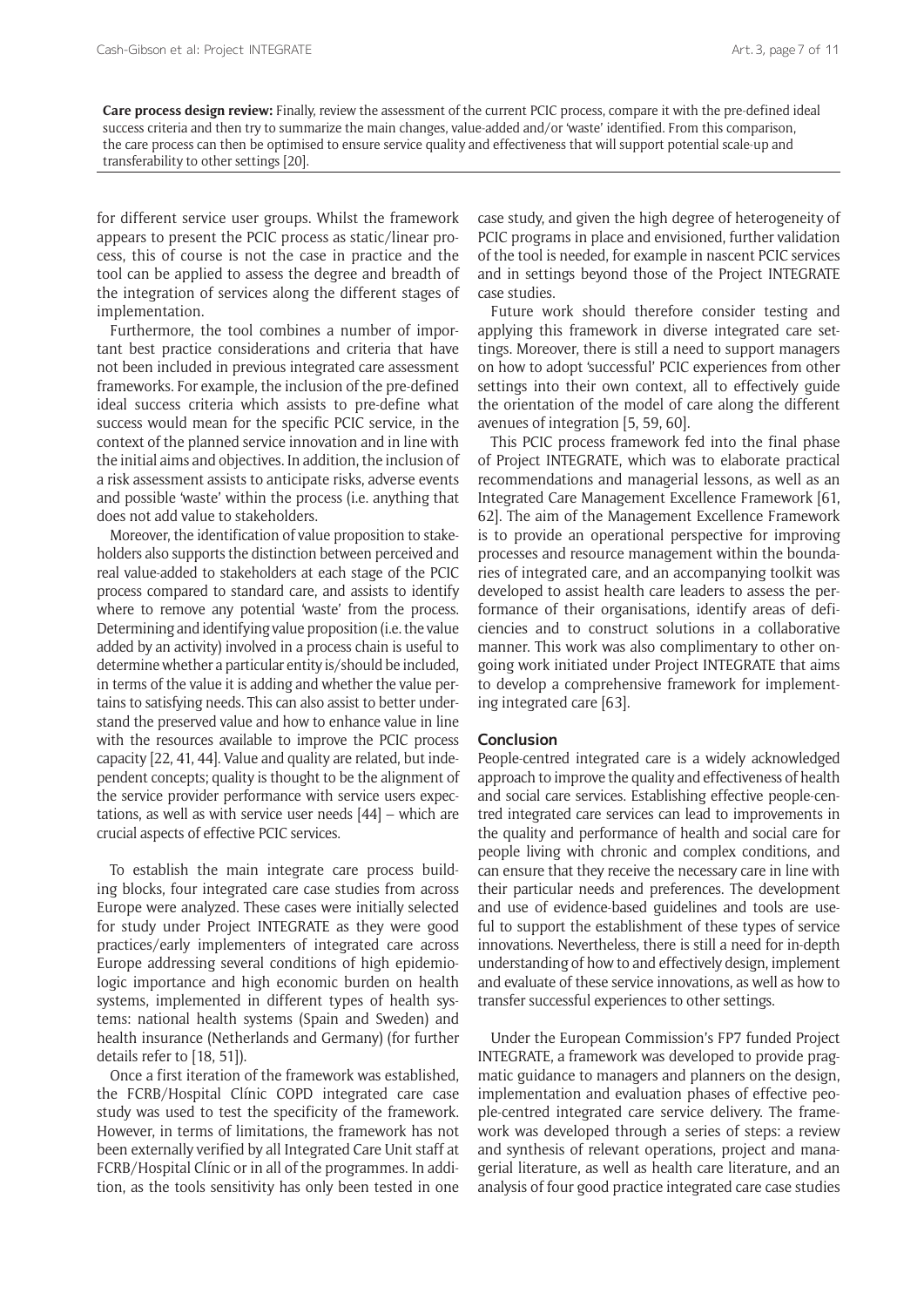based across Europe. The first interaction of the framework was then applied to one of the established integrated care case studies to test and validate its relevance and its ease of use by health care professionals before establishing a final version.

The framework includes a number of important considerations and criteria not previously included in integrated care assessment frameworks e.g. the inclusion of the predefined ideal success criteria which assists to pre-define what a successful outcome would mean in line with the initial aims and objectives, a risk assessment, and the identification of potentially wasteful activities within the process, as well as the identification of value proposition to distinguish between perceived and real value-added to stakeholders at each stage of the people-centred integrated care process compared to standard care.

This framework has the potential to support managers to effectively design, implement and evaluate people-centred integrated care processes; further application of this framework to other setting external to Project INTEGRATE is warranted to establish its utility as either a stand-alone tool or as a complementary tool that can be combined with other tools. Such tools can be used to support comprehensive people-centred integrated care performance and service delivery and provide a range of benefits to service users in line with their health needs and care preferences.

#### **Acknowledgements**

At the time of developing the original framework as a Project INTEGRATE deliverable and the first draft of this manuscript LCG and OT were based at IESE Business School's Center for Research in Health care Innovation Management, Barcelona, Spain.

The authors would like to acknowledge Jaume Ribera, Professor of Operations Management and Co-Director of the Center for Research in Health care Innovation Management at IESE Business School, Spain for his expert advice on operations, service and project management literature to review. As well as Nadine Kubesch for her work on the review of the four case studies as part of the Hospital Clínic/FCRB project team.

The authors would also like to acknowledgement all Project INTEGRATE partners for their collaborative efforts throughout the project: Charite- Universitatsmedizin Berlin (Charite); Fundacio Clinic per a la Recerca Biomedica (Hospital Clínic); Stichtig Katholieke Universiteit Brabant Van Tilburg; Karolinska Institutet; Vrije Universiteit Brussel, Stiftelsen SINTEF, University of Tartu/Tartu Ulikool, Universita Della Svizzera Italiana and International Foundation for Integrated Care (IFIC).

This original work is supported by the European Commission – 7th Framework Programme, Project INTEGRATE: "Benchmarking Integrated Care for better Management of Chronic and Age-related Conditions in Europe". Grant Agreement No 305821.

#### **Reviewers**

Dr Hazel Dalton, Research Leader and Senior Research Fellow, Centre for Rural and Remote Mental Health, the University of Newcastle, Australia.

Dr Niamh Lennox-Chhugani, Health care Lead, Optimity Advisors.

### **Competing Interests**

The authors have no competing interests to declare.

#### **References**

- 1. **Stein, VK, Barbazza, ES, Tello, J** and **Kluge, H.** Towards people-centred health services delivery: a Framework for Action for the World Health Organisation (WHO) *European Region*. *Int J Integr Care*. 2013; 13: e058. Ubiquity Press. Available: [http://](http://www.ncbi.nlm.nih.gov/pubmed/24409110) [www.ncbi.nlm.nih.gov/pubmed/24409110](http://www.ncbi.nlm.nih.gov/pubmed/24409110).
- 2. **Goodwin, N.** Towards People-Centred Integrated Care: From Passive Recognition to Active Co-production? *Int J Integr Care*. 2016; 16. Ubiquity Press. DOI:<https://doi.org/10.5334/ijic.2492>
- 3. **Boulding, W, Glickman, SW, Manary, MP, Schulman, KA** and **Staelin, R.** Relationship between patient satisfaction with inpatient care and hospital readmission within 30 days. *Am J Manag Care*, 2011; 17: 41–8. Available: [http://www.ncbi.](http://www.ncbi.nlm.nih.gov/pubmed/21348567) [nlm.nih.gov/pubmed/21348567](http://www.ncbi.nlm.nih.gov/pubmed/21348567).
- 4. **World Health Organization.** Everybody's business: strengthening health systems to improve health outcomes: WHO's framework for action [Internet]. World Health Organization; 2007. Available: [https://www.scribd.com/document/123877628/](https://www.scribd.com/document/123877628/Everybody-s-Business-Strengthening-Health-Systems-to-Improve-Health-Outcomes) [Everybody-s-Business-Strengthening-Health-Sys](https://www.scribd.com/document/123877628/Everybody-s-Business-Strengthening-Health-Systems-to-Improve-Health-Outcomes)[tems-to-Improve-Health-Outcomes.](https://www.scribd.com/document/123877628/Everybody-s-Business-Strengthening-Health-Systems-to-Improve-Health-Outcomes)
- 5. **Cash-Gibson, L, Tello, J, Allen, L** and **Toro, N.** Integrating health services: Policy brief. *Technical Series on Primary Health Care*. World Health Organization. [Internet]; 2018. Available: [http://www.who.int/](http://www.who.int/docs/default-source/primary-health-care-conference/linkages.pdf?sfvrsn=bfbb4059_2) [docs/default-source/primary-health-care-confer](http://www.who.int/docs/default-source/primary-health-care-conference/linkages.pdf?sfvrsn=bfbb4059_2)[ence/linkages.pdf?sfvrsn=bfbb4059\\_2](http://www.who.int/docs/default-source/primary-health-care-conference/linkages.pdf?sfvrsn=bfbb4059_2).
- 6. **World Health Organization.** Global strategy on people-centred and integrated health services [Internet]. Geneva; 2015. Available: [http://www.who.int/](http://www.who.int/servicedeliverysafety/areas/people-centred-care/global-strategy/en/) [servicedeliverysafety/areas/people-centred-care/](http://www.who.int/servicedeliverysafety/areas/people-centred-care/global-strategy/en/) [global-strategy/en/.](http://www.who.int/servicedeliverysafety/areas/people-centred-care/global-strategy/en/)
- 7. **World Health Organization.** The world health report 2000 – Health systems: improving performance [Internet]. Geneva: World Health Organization; 2000. Available: [http://www.who.int/whr/2000/en/.](http://www.who.int/whr/2000/en/)
- 8. **Tello, J** and **Barbazza, E.** Health services delivery: A concept note (2015) [Internet]. Copenhagen; 2015. Available: [http://www.euro.](http://www.euro.who.int/en/health-topics/Health-systems/health-services-delivery/publications/2015/health-services-delivery-a-concept-note-2015) [who.int/en/health-topics/Health-systems/](http://www.euro.who.int/en/health-topics/Health-systems/health-services-delivery/publications/2015/health-services-delivery-a-concept-note-2015) [health-services-delivery/publications/2015/](http://www.euro.who.int/en/health-topics/Health-systems/health-services-delivery/publications/2015/health-services-delivery-a-concept-note-2015) [health-services-delivery-a-concept-note-2015](http://www.euro.who.int/en/health-topics/Health-systems/health-services-delivery/publications/2015/health-services-delivery-a-concept-note-2015).
- 9. **World Health Organization.** The European Framework for Action on Integrated Health Services Delivery [Internet]. Cophenhagen: World Health Organization, Regional Office for Europe; 2016. Available: [http://www.euro.who.int/en/health](http://www.euro.who.int/en/health-topics/Health-systems/pages/publications/2016/eurrc6615-strengthening-people-centred-health-systems-in-the-who-european-region-framework-for-action-on-integrated-health-services-delivery)[topics/Health-systems/pages/publications/2016/](http://www.euro.who.int/en/health-topics/Health-systems/pages/publications/2016/eurrc6615-strengthening-people-centred-health-systems-in-the-who-european-region-framework-for-action-on-integrated-health-services-delivery) [eurrc6615-strengthening-people-centred-health](http://www.euro.who.int/en/health-topics/Health-systems/pages/publications/2016/eurrc6615-strengthening-people-centred-health-systems-in-the-who-european-region-framework-for-action-on-integrated-health-services-delivery)[systems-in-the-who-european-region-framework](http://www.euro.who.int/en/health-topics/Health-systems/pages/publications/2016/eurrc6615-strengthening-people-centred-health-systems-in-the-who-european-region-framework-for-action-on-integrated-health-services-delivery)[for-action-on-integrated-health-services-delivery.](http://www.euro.who.int/en/health-topics/Health-systems/pages/publications/2016/eurrc6615-strengthening-people-centred-health-systems-in-the-who-european-region-framework-for-action-on-integrated-health-services-delivery)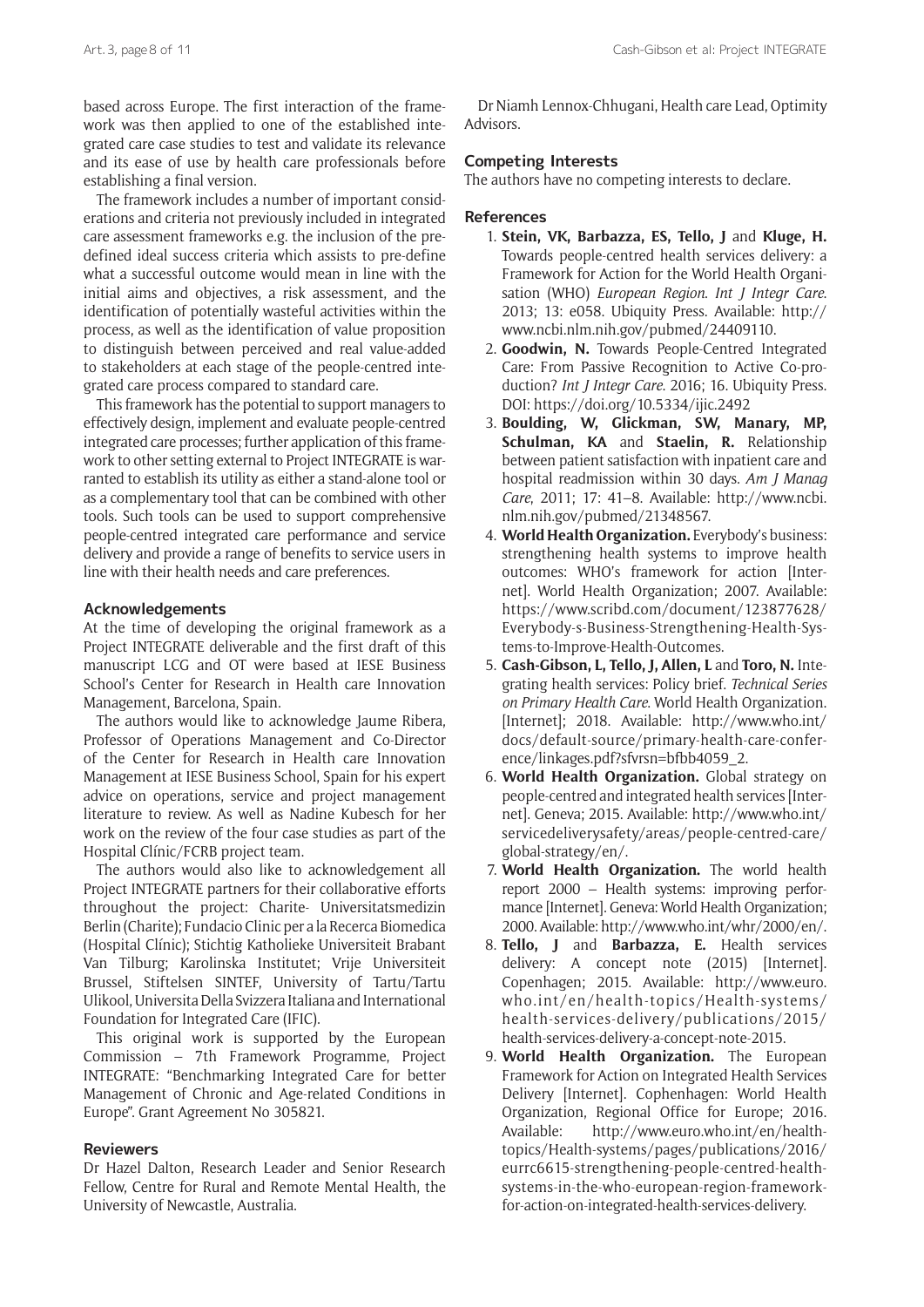- 10. **World Health Organization.** Framework on integrated people-centred health services. *Report by the Secretariat*. World Health Organization. Sixtyninth World Health Assembly. WHA69.39. Geneva; 2016.
- 11. **Hanefeld, J, Powell-Jackson, T** and **Balabanova, D.** Understanding and measuring quality of care: Dealing with complexity. *Bull World Heal Organ*; 2017. DOI: <https://doi.org/10.2471/BLT.16.179309>
- 12. **Minkman, MMN.** Values and Principles of Integrated Care. *Int J Integr Care*, 2016; 16. Ubiquity Press. DOI: <https://doi.org/10.5334/ijic.2458>
- 13. **Goodwin, N.** Understanding Integrated Care. *Int J Integr Care*, 2016; 16. Ubiquity Press. DOI: [https://](https://doi.org/10.5334/ijic.2530) [doi.org/10.5334/ijic.2530](https://doi.org/10.5334/ijic.2530)
- 14. **Valentijn, PP, Schepman, SM, Opheij, W** and **Bruijnzeels, MA.** Understanding integrated care: A comprehensive conceptual framework based on the integrative functions of primary care. *Int J Integr Care*, 2013; 13. Ubiquity Press. DOI: [https://doi.](https://doi.org/10.5334/ijic.886) [org/10.5334/ijic.886](https://doi.org/10.5334/ijic.886)
- 15. **World Health Organization.** People-centred and integrated health services: An overview of the evidence [Internet]. Geneva; 2015. Available: [http://www.who.int/servicedeliverysafety/areas/](http://www.who.int/servicedeliverysafety/areas/people-centred-care/evidence-overview/en/) [people-centred-care/evidence-overview/en/.](http://www.who.int/servicedeliverysafety/areas/people-centred-care/evidence-overview/en/)
- 16. **Sheikh, K, Ranson, MK** and **Gilson, L.** Explorations on people centredness in health systems. *Health Policy Plan*, 2014; 29(Suppl 2): ii1–5. Oxford University Press. DOI: [https://doi.org/10.1093/heapol/](https://doi.org/10.1093/heapol/czu082) [czu082](https://doi.org/10.1093/heapol/czu082)
- 17. **Martínez-González, NA, Berchtold, P, Ullman, K, Busato, A** and **Egger, M.** Integrated care programmes for adults with chronic conditions: A meta-review. *Int J Qual Heal Care*, 2014; 26: 561– 570. DOI:<https://doi.org/10.1093/intqhc/mzu071>
- 18. **Cash-Gibson, L** and **Rosenmoller, M.** Project INTE-GRATE – a common methodological approach to understand integrated health care in Europe. *Int J Integr Care*, 2014; 14. Ubiquity Press. DOI: [https://](https://doi.org/10.5334/ijic.1980) [doi.org/10.5334/ijic.1980](https://doi.org/10.5334/ijic.1980)
- 19. **de Bruin, SR, Stoop, A, Billings, J, Leichsenring, K, Ruppe, G, Tram, N,** et al. The SUSTAIN Project: A European Study on Improving Integrated Care for Older People Living at Home. *Int J Integr Care*. 2018; 18. Ubiquity Press. DOI: [https://doi.org/10.5334/](https://doi.org/10.5334/ijic.3090) iiic.3090
- 20. **Ribera, J.** Process Analysis in Service Delivery Operations. Workbook [Internet]; 2006. Available: [http://www.iesep.com/es/process-analysis-in-ser](http://www.iesep.com/es/process-analysis-in-service-delivery-operations-workbook-9731)[vice-delivery-operations-workbook-9731.](http://www.iesep.com/es/process-analysis-in-service-delivery-operations-workbook-9731)
- 21. **Goodwin, N.** How do you build programmes of integrated care? The need to broaden our conceptual and empirical understanding. *Int J Integr Care*, 2013; 13: e040. Ubiquity Press. Available: [http://](http://www.ncbi.nlm.nih.gov/pubmed/24179459) [www.ncbi.nlm.nih.gov/pubmed/24179459.](http://www.ncbi.nlm.nih.gov/pubmed/24179459)
- 22. **Moscoso, P** and **Ribera, J.** A Project Management Methodology [Internet]; 2013. Available: [http://](http://www.iesep.com/es/a-project-management-methodology-89184) [www.iesep.com/es/a-project-management-methodo](http://www.iesep.com/es/a-project-management-methodology-89184) [logy-89184](http://www.iesep.com/es/a-project-management-methodology-89184).
- 23. **Van Houdt, S, Heyrman, J, Vanhaecht, K, Sermeus, W** and **De Lepeleire, J.** An in-depth analysis of theoretical frameworks for the study of care coordination. *Int J Integr Care*. 2013; 13. Ubiquity Press. DOI: [https://doi.org/10.5334/](https://doi.org/10.5334/ijic.1068) [ijic.1068](https://doi.org/10.5334/ijic.1068)
- 24. **Busetto, L, Luijkx, K, Huizing, A** and **Vrijhoef, B.** Implementation of integrated care for diabetes mellitus type 2 by two Dutch care groups: A case study. *BMC Fam Pract*., 2015; 16: 105. BioMed Central. DOI: [https://doi.org/10.1186/](https://doi.org/10.1186/s12875-015-0320-z) [s12875-015-0320-z](https://doi.org/10.1186/s12875-015-0320-z)
- 25. **Barr, V, Robinson, S, Marin-Link, B, Underhill, L, Dotts, A, Ravensdale, D,** et al. The Expanded Chronic Care Model: An Integration of Concepts and Strategies from Population Health Promotion and the Chronic Care Model. *Healthc Q*, 2003; 7: 73–82. DOI: <https://doi.org/10.12927/hcq.2003.16763>
- 26. **Kaehne, A.** The Building Blocks of Integrated Care. *Int J Integr Care*, 2016; 16. Ubiquity Press. DOI: <https://doi.org/10.5334/ijic.2527>
- 27. **Proctor, EK, Powell, BJ** and **McMillen, JC.**  Implementation strategies: Recommendations for specifying and reporting. *Implement Sci*. *BioMed Central*; 2013; 8: 139. DOI: [https://doi.](https://doi.org/10.1186/1748-5908-8-139) [org/10.1186/1748-5908-8-139](https://doi.org/10.1186/1748-5908-8-139)
- 28. **Womack, JP** and **Jones, DT.** Lean thinking banish waste and create wealth in your corporation. Free Press; 2003.
- 29. **Kenney, C.** Transforming health care: Virginia Mason Medical Center's pursuit of the perfect patient experience. CRC Press; 2011.
- 30. **Bohmer, RMJ** and **Ferlins, E.** Virginia Mason Medical Center. *Harvard Business School Case 606–044* [Internet]. Boston, MA: Harvard Business School Publishing; 2005. Available: [https://www.hbs.edu/](https://www.hbs.edu/faculty/Pages/item.aspx?num=32725) [faculty/Pages/item.aspx?num=32725.](https://www.hbs.edu/faculty/Pages/item.aspx?num=32725)
- 31. **Minkman, M.** The Development Model for Integrated Care: A validated tool for evaluation and development. *J Integr Care*, 2016; 24: 38–52. DOI: <https://doi.org/10.1108/JICA-01-2016-0005>
- 32. **Goodwin, N, Stein, V** and **Amelung, V.** What Is Integrated Care? *As part of Cham: Springer International Publishing*., 2017; 3–23. DOI: [https://doi.](https://doi.org/10.1007/978-3-319-56103-5_1) [org/10.1007/978-3-319-56103-5\\_1](https://doi.org/10.1007/978-3-319-56103-5_1)
- 33. **Project INTEGRATE website [Internet].** Available: <http://www.projectintegrate.eu.com>.
- 34. **Borgermans, L, Marchal, Y, Busetto, L, Kalseth, J, Kasteng, F, Suija, K,** et al. How to Improve Integrated Care for People with Chronic Conditions: Key Findings from EU FP-7 Project INTEGRATE and Beyond. *Int J Integr Care*. 2017; 17. Ubiquity Press. DOI: <https://doi.org/10.5334/ijic.3096>
- 35. **Munoz-Seca, B.** Technical Note: A Model for Configuring operations in Service Companies. PN-495-E; 2014.
- 36. **Moscoso, PG** and **Ribera, J.** Technical note: A project Management Methodology. PN-493-E; 2013.
- 37. **European Foundation for Quality Management.** An Overview of the EFQM Excellence Model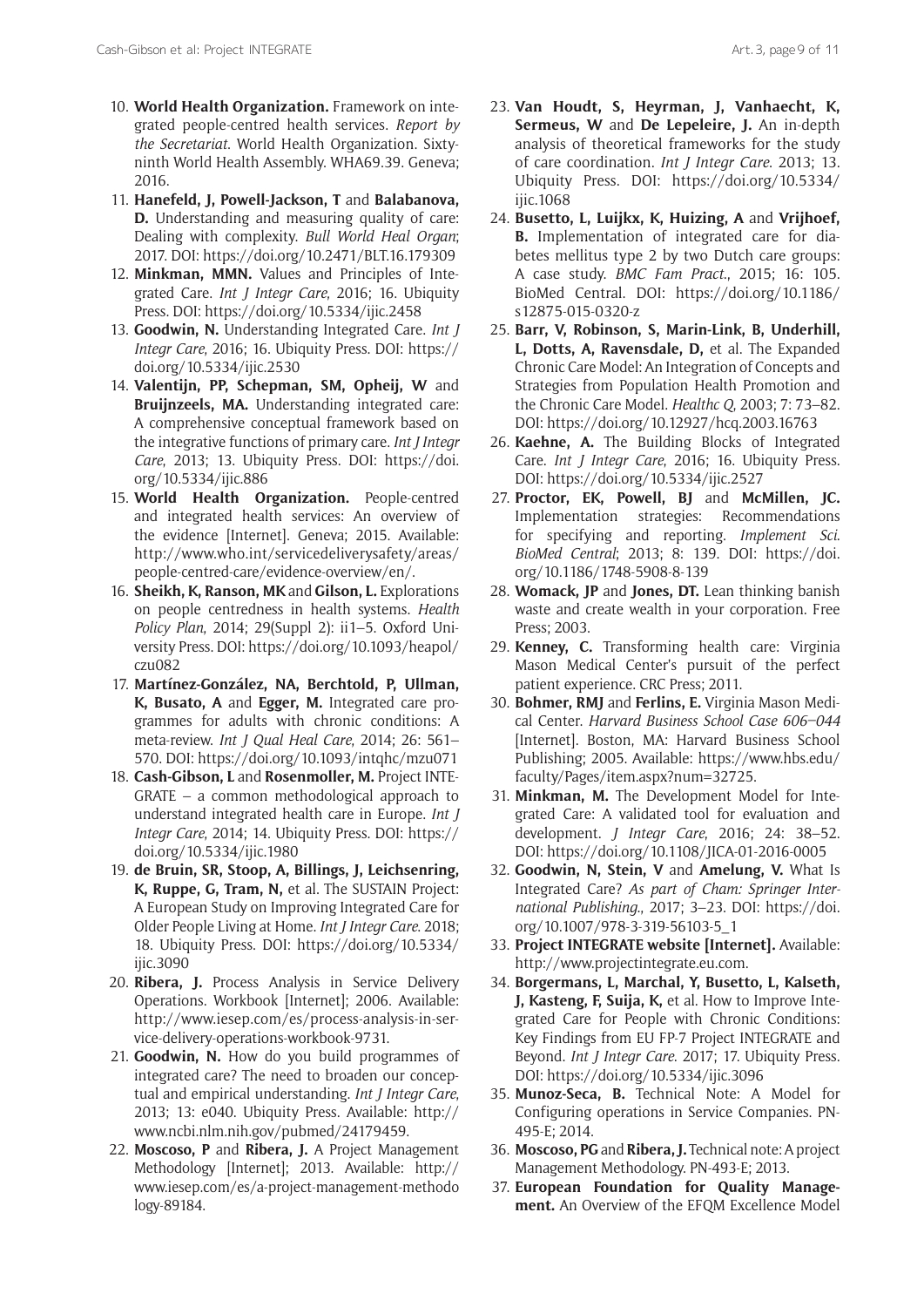[Internet]; 2013. Available: [http://www.efqm.org/](http://www.efqm.org/sites/default/files/overview_efqm_2013_v1.1.pdf) [sites/default/files/overview\\_efqm\\_2013\\_v1.1.pdf](http://www.efqm.org/sites/default/files/overview_efqm_2013_v1.1.pdf).

- 38. **Favaretti, C, De Pieri, P, Torri, E, Guarrera, G, Fontana, F, Debiasi, F,** et al. An EFQM excellence model for integrated health care governance. *Int J Health Care Qual Assur*., 2015; 28: 156–172. DOI: [https://doi.org/10.1108/](https://doi.org/10.1108/IJHCQA-02-2014-0022) [IJHCQA-02-2014-0022](https://doi.org/10.1108/IJHCQA-02-2014-0022)
- 39. **Moeller, J.** The EFQM Excellence Model. German experiences with the EFQM approach in health care. *Int J Qual Heal care J Int Soc Qual Heal Care*, 2001; 13: 45–9. Available: [http://www.ncbi.nlm.nih.gov/](http://www.ncbi.nlm.nih.gov/pubmed/11330442) [pubmed/11330442](http://www.ncbi.nlm.nih.gov/pubmed/11330442).
- 40. **Rosenmöller, M.** Quality in Health Management, The European Quality Model applied to the Health Sector. Experience from Catalonia. *The 1996 Quality Conference in Europe, The Conference Board and the (EFQM)*. Berlin; 1996.
- 41. **Ribera, J, Rosenmöller, M** and **Borrás, P.** Health care Innovation Impact Study: InnPACT [Internet]; 2013. Available: [http://www.iese.edu/research/](http://www.iese.edu/research/pdfs/ST-0271-E.pdf) [pdfs/ST-0271-E.pdf.](http://www.iese.edu/research/pdfs/ST-0271-E.pdf)
- 42. **Ribera, J.** The Project Life Cycle: Definition [Internet]; 2011. Available: [http://www.iesep.com/es/](http://www.iesep.com/es/the-project-life-cycle-definition-11156) [the-project-life-cycle-definition-11156.](http://www.iesep.com/es/the-project-life-cycle-definition-11156)
- 43. **Muñoz-Seca, B.** A Model for Configuring Operations in Service Companies [Internet]; 2014. Available: [http://www.iesep.com/es/a-model-for-configur](http://www.iesep.com/es/a-model-for-configuring-operations-in-service-companies-97579.html)[ing-operations-in-service-companies-97579.html.](http://www.iesep.com/es/a-model-for-configuring-operations-in-service-companies-97579.html)
- 44. **Sampson, SE.** Essentials of service design and innovation: Third edition. Brigham Young University; 2014.
- 45. **Ferrer, L** and **Goodwin, N.** What are the principles that underpin integrated care? *Int J Integr Care*. 2014; 14. Ubiquity Press. DOI: [https://doi.](https://doi.org/10.5334/ijic.1884) [org/10.5334/ijic.1884](https://doi.org/10.5334/ijic.1884)
- 46. **Suter, E, Oelke, ND, Adair, CE** and **Armitage, GD.** Ten key principles for successful health systems integration. *Healthc Q*. *PMC Canada manuscript submission*, 2009; 13(Spec No): 16–23. Available: [http://www.ncbi.nlm.nih.gov/](http://www.ncbi.nlm.nih.gov/pubmed/20057244) [pubmed/20057244](http://www.ncbi.nlm.nih.gov/pubmed/20057244).
- 47. **Goodwin, N.** Thinking differently about integration: people-centred care and the role of local communities. *Int J Integr Care*. 2014; 14: e026. Ubiquity Press. Available: [http://www.ncbi.nlm.nih.gov/](http://www.ncbi.nlm.nih.gov/pubmed/25337063) [pubmed/25337063](http://www.ncbi.nlm.nih.gov/pubmed/25337063)
- 48. **Kodner, DL.** All together now: A conceptual exploration of integrated care. *Healthc Q*., 2009; 13(Spec No): 6–15. Available: [http://www.ncbi.](http://www.ncbi.nlm.nih.gov/pubmed/20057243) [nlm.nih.gov/pubmed/20057243.](http://www.ncbi.nlm.nih.gov/pubmed/20057243) DOI: [https://doi.](https://doi.org/10.12927/hcq.2009.21091) [org/10.12927/hcq.2009.21091](https://doi.org/10.12927/hcq.2009.21091)
- 49. **Goodwin, N, Sonola, L, Thiel, V** and **Kodner, DL.**  Co-ordinated care of people with complex chronic conditions: Key lessons and markers for success [Internet]. Available: [https://www.kingsfund.org.](https://www.kingsfund.org.uk/publications/co-ordinated-care-people-complex-chronic-conditions) [uk/publications/co-ordinated-care-people-com](https://www.kingsfund.org.uk/publications/co-ordinated-care-people-complex-chronic-conditions)[plex-chronic-conditions.](https://www.kingsfund.org.uk/publications/co-ordinated-care-people-complex-chronic-conditions)
- 50. **Kodner, DL** and **Spreeuwenberg, C.** Integrated care: meaning, logic, applications, and implications

– a discussion paper. *Int J Integr Care*. 2002; 2. Ubiquity Press. DOI: [https://doi.org/10.5334/](https://doi.org/10.5334/ijic.67) [ijic.67](https://doi.org/10.5334/ijic.67)

- 51. **Cash-Gibson, L** and **Rosenmoller, M.** Rationale for project INTEGRATE [Internet]; 2013. Available: [https://integratedcarefoundation.org/blog/](https://integratedcarefoundation.org/blog/rationale-for-project-integrate) [rationale-for-project-integrate.](https://integratedcarefoundation.org/blog/rationale-for-project-integrate)
- 52. **Busetto, L.** Great Expectations: The Implementation of Integrated Care and Its Contribution to Improved Outcomes for People with Chronic Conditions. *Int J Integr Care*. 2016; 16. Ubiquity Press. DOI: [https://](https://doi.org/10.5334/ijic.2555) [doi.org/10.5334/ijic.2555](https://doi.org/10.5334/ijic.2555)
- 53. **Case Studies Project INTEGRATE [Internet].** [cited 28 Jan 2018]. Available: [http://www.pro](http://www.projectintegrate.eu.com/case-studies)[jectintegrate.eu.com/case-studies.](http://www.projectintegrate.eu.com/case-studies)
- 54. **Alonso, A** and **Kubesch, N.** Project INTEGRATE: Care Process Design: A fundamental piece or a superfluos effort? Fundació Clínic per a la Recerca Biomèdica (FCRB). *The 15th International Conference on Integrated Care*. Edinburgh; 2015. Available: [http://www.projectintegrate.eu.com/wp-content/](http://www.projectintegrate.eu.com/wp-content/uploads/2015/05/3.5-Alonso_Albert-Care-Process-Design.pdf) [uploads/2015/05/3.5-Alonso\\_Albert-Care-Process-](http://www.projectintegrate.eu.com/wp-content/uploads/2015/05/3.5-Alonso_Albert-Care-Process-Design.pdf)[Design.pdf](http://www.projectintegrate.eu.com/wp-content/uploads/2015/05/3.5-Alonso_Albert-Care-Process-Design.pdf).
- 55. **Alonso, A, Kubesch, N, Sampietro-Colom, L, Cash-Gibson, L, Tigova, O, Ribeiro, M,** et al. Project INTEGRATE: Deliverable D6.1 Final Report on Care Process Design [Internet]. 2015. Available: <www.projectintegrate.eu>.
- 56. **Project INTEGRATE COPD -Integrated Care Case Study.** [Internet]. 2015 [cited 28 Jan 2018]. Available: [http://www.projectintegrate.eu.com/](http://www.projectintegrate.eu.com/integrated-care/research/phase1-case-studies/copd) [integrated-care/research/phase1-case-studies/copd.](http://www.projectintegrate.eu.com/integrated-care/research/phase1-case-studies/copd)
- 57. **Dussault, G** and **Buchan, J.** Chapter 11: Noncommunicable diseases and human resources for health: A workforce fit for purpose. *Part of Health systems respond to noncommunicable diseases: time for ambition*. [Internet]. Jakab, M, Farrington, J, Borgermans, L and Mantingh, F (eds.). World Health Organization Regional Office for Europe; 2018. Available: [http://www.euro.who.int/en/pub](http://www.euro.who.int/en/publications/abstracts/health-systems-respond-to-noncommunicable-diseases-time-for-ambition-2018)[lications/abstracts/health-systems-respond-to-non](http://www.euro.who.int/en/publications/abstracts/health-systems-respond-to-noncommunicable-diseases-time-for-ambition-2018)[communicable-diseases-time-for-ambition-2018.](http://www.euro.who.int/en/publications/abstracts/health-systems-respond-to-noncommunicable-diseases-time-for-ambition-2018)
- 58. **Borgemans, L** and **Nolte, E.** Chapter 10: A peoplecentred approach to strengthening health systems for noncommunicable diseases. *Part of Health systems respond to noncommunicable diseases: time for ambition.* [Internet]. Jakab, M, Farrington, J, Borgermans, L and Mantingh, F (eds.). Copehagen: World Health Organization Regional Office for Europe; 2018. Available: [http://www.euro.who.int/en/publications/](http://www.euro.who.int/en/publications/abstracts/health-systems-respond-to-noncommunicable-diseases-time-for-ambition-2018) [abstracts/health-systems-respond-to-noncommuni](http://www.euro.who.int/en/publications/abstracts/health-systems-respond-to-noncommunicable-diseases-time-for-ambition-2018)[cable-diseases-time-for-ambition-2018](http://www.euro.who.int/en/publications/abstracts/health-systems-respond-to-noncommunicable-diseases-time-for-ambition-2018).
- 59. **Support you can expect from WHO for IPHCS [Internet].** World Health Organization; 2018. Available: [http://www.who.int/servicedeliverysafety/](http://www.who.int/servicedeliverysafety/areas/people-centred-care/support/en/) [areas/people-centred-care/support/en/](http://www.who.int/servicedeliverysafety/areas/people-centred-care/support/en/).
- 60. **EFFA IHSD implementation package [Internet].** World Health Organization Regional Office for Europe. Available: [http://www.euro.](http://www.euro.who.int/en/health-topics/Health-systems/health-services-delivery/european-framework-for-action-on-integrated-health-services-delivery-effa-ihsd) [who.int/en/health-topics/Health-systems/](http://www.euro.who.int/en/health-topics/Health-systems/health-services-delivery/european-framework-for-action-on-integrated-health-services-delivery-effa-ihsd)